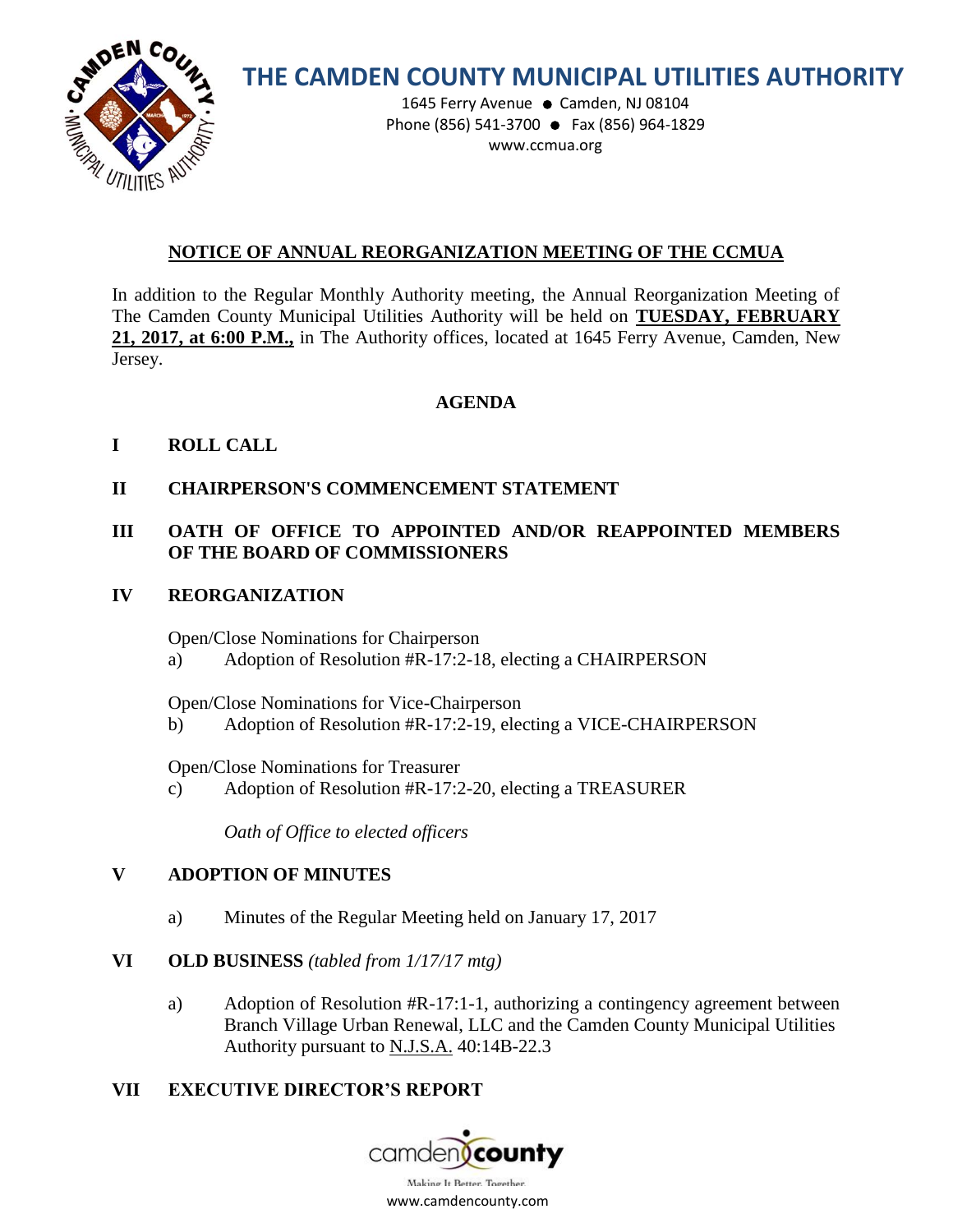#### **VIII PUBLIC COMMENT ON PROPOSED RESOLUTIONS**

#### **IX NEW BUSINESS**

- a) Adoption of Resolution #R-17:2-21, designating schedule of meeting dates for the succeeding twelve months as required under the Open Public Meetings Act
- b) Adoption of Resolution #R-17:2-22, designating two newspapers to receive notices
- c) Adoption of Resolution #R-17:2-23, designating Banks of Depository for user revenue
- d) Adoption of Resolution #R-17:2-24, designating Banks of Depository for investments
- e) Adoption of Resolution #R-17:2-25, designating Banks of Depository for its funds
- f) Adoption of Resolution #R-17:2-26, designating a Bank of Depository for investments for the payroll account
- g) Adoption of Resolution #R-17:2-27, designating the custodians of and establishing an Imprest (Petty Cash) fund
- h) Adoption of Resolution #R-17:2-28, authorizing the Executive Director to advertise for Bids for various items during FY 2017
- i) Adoption of Resolution #R-17:2-29, authorizing the execution of purchase orders between the CCMUA and vendors under the New Jersey State Cooperative Purchasing Program FY 2017
- j) Adoption of Resolution #R-17:2-30, regarding the issuance of Requests for Proposals
- k) Adoption of Resolution #R-17:2-31, authorizing award of a contract to Centerpoint Associates for construction of the Cedarbrook Pump Station Odor Control System
- l) Adoption of Resolution #R-17:2-32, authorizing an extension of the shared services agreement between the CCMUA and Camden County College for the provision of security guard services
- m) Adoption of Resolution #R-17:2-33, authorizing Change Order #1, and final, to T&T Commonwealth, Inc. for construction of Camden City Green and Grey Infrastructure Improvement Project, Sewer Reconstruction, Phase 2